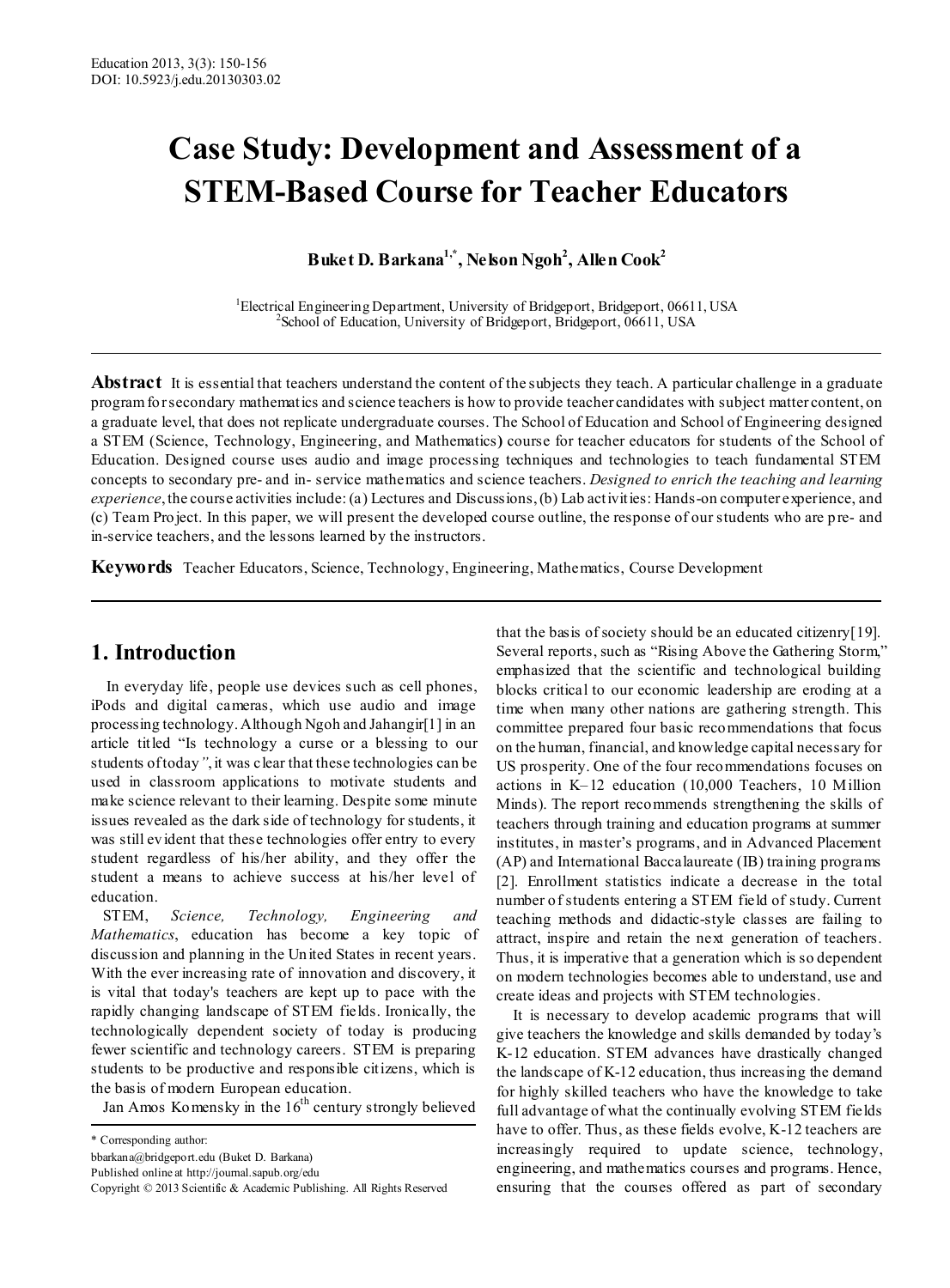education are up-to-date with current and emerging trends in STEM areas, virtually guarantees success in terms of the number of students pursuing their careers in STEM fields.

A particular challenge is to provide subject matter content for K-12 teachers. Teachers need exposure to subject matter that allows both review of key concepts in their fields and expansion of their knowledge into new fields, in constructivist settings. In addition, they need to develop relationships with scientists to improve their general level of professionalism. The way that teachers present curriculum is largely dependent upon their understanding of and beliefs about how subject-matter should be taught[3-5]. When curriculum materials are designed to support teacher learning of new pedagogy and subject-matter, teachers are more likely to implement the curriculum with greater fidelity[6].

In 1999, Infinity Project[7, 8] innovators prepared engineering curricula for middle school, high school, and beginning college students by using audio and image processing techniques and technologies. The curricula and pedagogy developed through this project continue to help educators deliver maximum engineering exposure through hands-on engineering learning in today's classrooms. Our developed course expands this project to the post-secondary level of both teacher preparation and in-service teacher training.

The principles of digital audio and image processing have applications in an amazing diversity of areas, from science and engineering (biomedical engineering, astronomy, video and wireless communications) to entertainment (music and video games). Digital audio and image processing education needs to be able to cater to a wide spectrum of people from different educational backgrounds. These fields draw from a great variety of academic disciplines, including mathematics, biology, acoustics, computer graphics, computer vision, optics, and computer science. It is essential to present these inter-disciplinary topics to middle school and high school teachers. These proposed multi-media experiences will teach pre- and in-service teachers the content and pedagogical tools with which to guide students to an understanding of these digital topics.

A particular challenge in a graduate program of secondary mathematics and science teacher education is to provide subject matter content on a graduate level that does not replicate undergraduate content. Teachers need exposure to subject matter that allows both review of key concepts in their fields and expansion of their knowledge into new fields, in constructivist settings.

Sanders[9] stated that the ideology of the field now called technology education has always been grounded in general education[10-17]. He explained that "…*Interest in curricular connections with science, mathematics, and engineering dates to the 1870s, when Calvin Woodward—a mathematics professor—began employing manual training methods with mathematics and engineering students. The field's mantra—"technological literacy for all"—clearly reflects its general education philosophy..."* Therefore, *integrative* STEM education promotes learning through connections among science, technology, engineering, mathematics education and other general education subjects.

In this paper, we present a STEM course which is designed for pre-service and in-service mathematics, biology, chemistry, physics, general science, and earth science teachers in the University of Bridgeport. The course has an integrative STEM education approach. The evaluation and assessment of the course is also presented along with the feedback of the instructors and students.

## **2. Course Design and Content**

This 3 credit, one semester course, *STEM for Teacher Educators,* offers base-level information on the theory and use of digital imaging and audio to improve the understanding of mathematical and science concepts such as arrays, matrices, sound production, how we hear the sound and how we see objects. The course is designed for the pre-service teachers in the School of Education. Participants will be engaged in up-to-date technical information, formulas, and simple programming algorithms, all designed to improve their level of understanding. This course helps its participants relate to math concepts through a "hands-on" multimedia approach using Mathwork's MATLAB software through audio and visual applications. The goals of this course are:

● to teach basic knowledge on digital signal processing and technology with a creative interaction between music, speech, image and technology for STEM related courses such as mathematics, biology, and physics;

● to prepare instructional course materials for teachers to use in their classrooms.

This required course for the program will expose future teachers to new content materials. In addition, this "cross fertilization" will provide opportunities for participants to view subject matter in new perspectives. It will open avenues for new lesson development. *EDMM-600D* provides comprehensive professional development for teachers in two major engineering technologies which use many concepts from mathematics and science: digital audio and image processing.

The objectives or outcomes of the course:

● Develop knowledge and understanding about the practical and real world applications of audio (voice, speech, music) and image processing.

● Become familiar with audio and image processing hardware and software.

● Value and appreciate new technologies that enhance STEM learning.

● Be able to conduct hands-on activities and to teach the topics in the classroom.

● Be able to prepare instructional course materials for the classroom.

● Develop a range of skills relating to the presentation of course materials in a formal setting.

Course activities include both lectures and laboratory activities with hands-on computer experience. The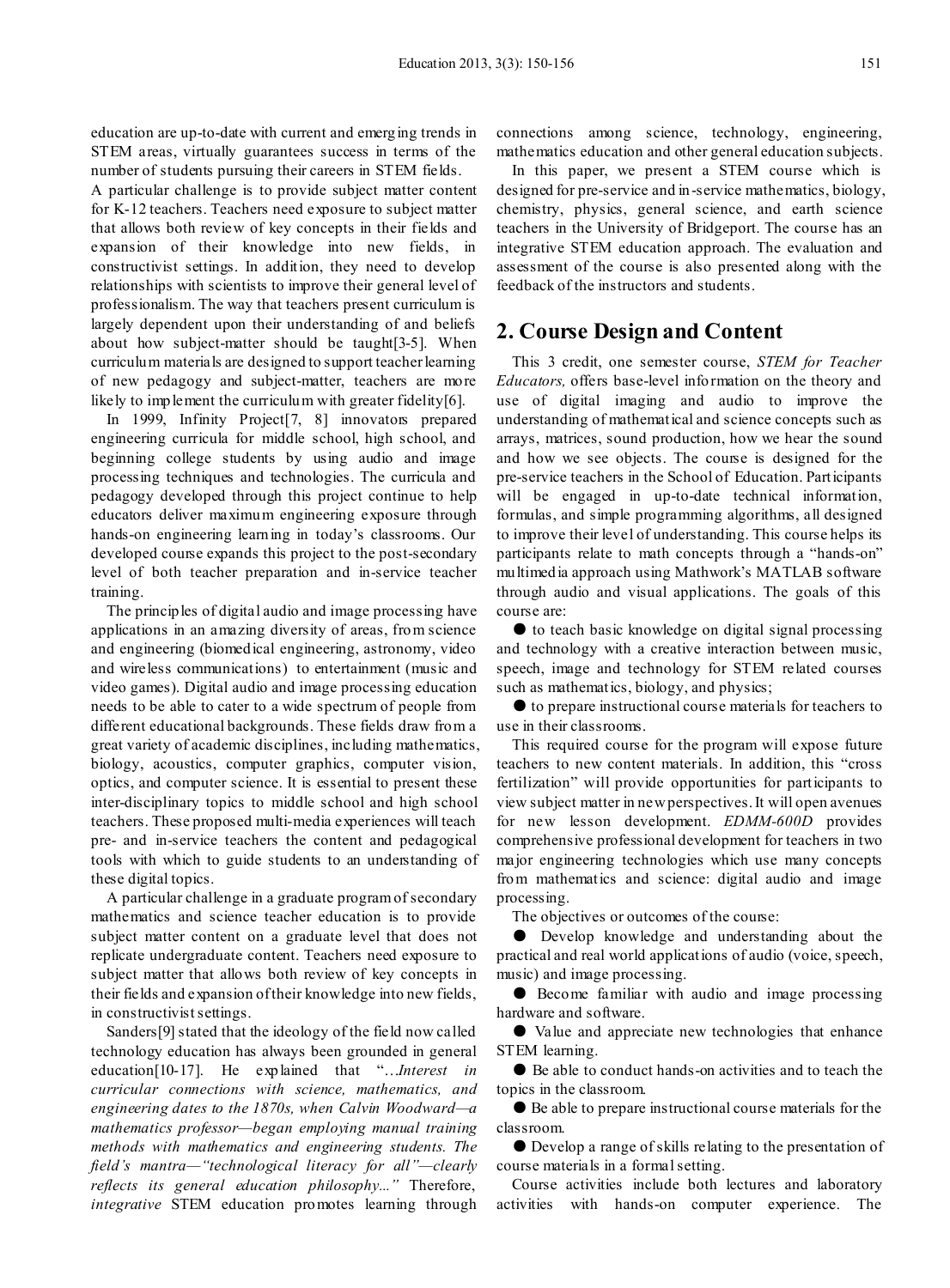evaluation of students' performances has been done by midterm exam, homework assignments and project presentations.

*Organization of the Course:* **Students are organized into groups of 2 or 3. Laboratory sessions are usually 2-3 hours. Sets of readings for each lab have to be read before class. Some readings are in text. Others will be handed out. Lecture will cover background material pertinent to lab, in these areas:**

- The physiology of speech production
- The respiratory system
- The acoustics and acoustic analysis of speech
- Periodic and Aperiodic Signals, Logarithmic Operations
	- Cardiovascular System and Heart Diseases
	- The Ear and How we hear
	- Logic, Truth Tables, and Sets
	- Algorithms, Recursion Formulas, and Induction
	- Linear Algebra
	- The Eye and How we see
	- Digital imaging

*Team Project:* Students choose one of the following possible projects.

Choose a topic (Logic, Truth Tables, and Sets, Algorithms, Recursion Formulas, and Induction, Periodic and Aperiodic Signals, Linear Algebra, The Ear and How we hear, The physiology of speech production, The respiratory system, The acoustics and acoustic analysis of speech, The Eye and How we see, Digital imaging) and develop

● A two-week unit designed to promote problem solving success in the area of your topic at a particular grade level.

#### or

● A unit illustrating the use of problem solving in this area over several grade levels.

## **3. Evaluation and Assessment**

To assess and evaluate the students' impressions of the new course, discussions were held with the students and a questionnaire was developed for distribution and collection at the end of the nine weeks. The questionnaire is given in Table 1. In composing the questionnaire, questions 4, 6, 7, and 12 are of special interest in assessing how the students value the new course. More than half of the students selected "Strongly Agree" or "Agree" when answering these questions. Of particular note were the responses to these questions, where 82% of the students agreed or were neutral. The instructors believe that these results demonstrate that the newly offered course does enhance the students' understanding of the STEM concepts in this course. 100% of the students agreed that this course is very good or good as a learning experience.

One major concern of the instructors that was also expressed by the students was the prerequisite knowledge and skills required from students for this course. 36% of the students think that they have the prerequisite knowledge and skills for this course. They felt that if there was a physics instructor to have elaborated on the concepts and the calculations of the frequency, wavelength, with reference to waves and sound as well as on the concepts and calculations of the focal lengths, angles of reflection and refraction of light, they might have had the computations of the digital sound processing and digital imaging easier than what they experienced in the engineering laboratory.

| <b>Ouestions</b>                                                          | Agree     | Neutral      | Disagree       |
|---------------------------------------------------------------------------|-----------|--------------|----------------|
| 1. I have the prerequisite knowledge and skills for this course           | 36        | 64           | $\Omega$       |
| 2.I am informed about the objectives of this course                       | 82        | $\Omega$     | 18             |
| 3. This course lives up to my expectations                                | 36        | 36           | 27             |
| 4. The content is relevant to my job                                      | 55        | 27           | 18             |
| 5. The course objectives are clear to me                                  | 64        | 9            | 27             |
| 6. The course activities stimulate my learning                            | 82        | $\mathbf{0}$ | 18             |
| 7. The activities in this course provide sufficient practice and feedback | 73        | 9            | 18             |
| 8. The difficulty level of this course is appropriate                     | 27        | 6            | 18             |
| 9. The pace of this course is appropriate                                 | 82        | 18           | $\theta$       |
| 10. The instructors are well prepared                                     | 82        | 18           | $\Omega$       |
| 11. The instructors are helpful                                           | 100       | $\Omega$     | $\theta$       |
| 12.I will be able to use what I learned in this course                    | 55        | 27           | 18             |
|                                                                           | Very good | Neutral      | Poor/very poor |
| Presentation of the course material                                       | 82        | 18           | $\Omega$       |
| Explanation of course material                                            | 82        | 18           | $\theta$       |
| Explanation of assignments                                                | 64        | 18           | 18             |
| Relevance of assignments to course content                                | 73        | 27           | $\theta$       |
| Course as a learning experience                                           | 100       | $\mathbf{0}$ | $\mathbf{0}$   |
| The physical arrangements are conducive to learning                       | 82        | 18           | $\theta$       |

**Table 1.** Results of EDMM-600D STEM for Teacher Educators Evaluation (%)

Sample size is 11 students. Response rate is 100%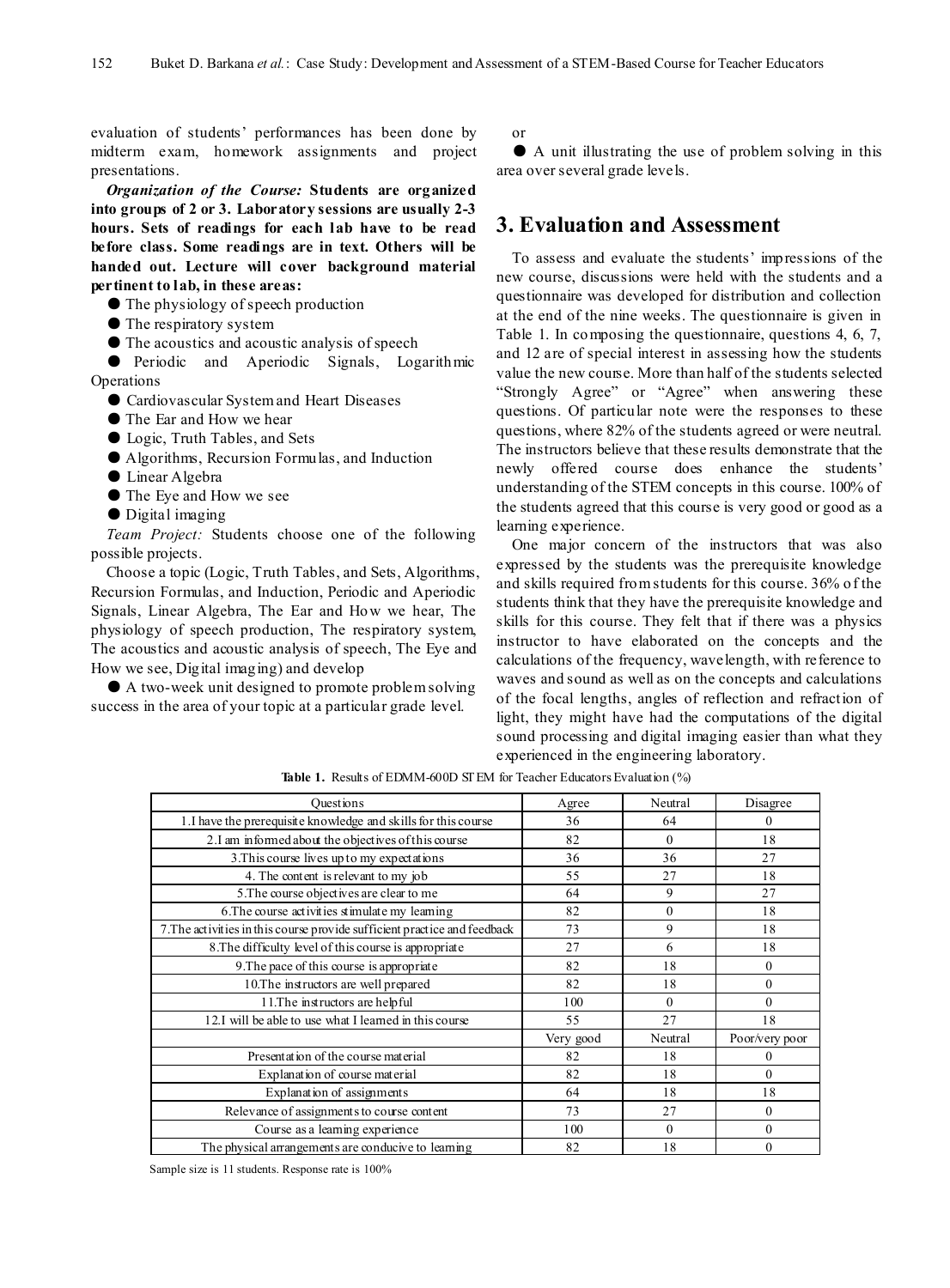STEM is a common topic of conversation in many academic circles today and the integration of teaching methods is highly recommended. Always teaching subjects in isolation does not enable students to see clearly how one course is related to the other and how a course could be readily applied in real life situations.

When this course was designed, thought was given to topics that could easily demonstrate this concept of integration, relatedness and application of science, technology, engineering and mathematics in the society. It was for this reason that we chose sound or speech production, transfer of the sound waves to be heard and the acoustics involved and also how light and its characteristics made it possible for objects to be seen.

For biology, the instructor involved had to start with the respiratory system with emphasis on the larynx and the vocal cords. A clear description was made of how the vocal cords, the tongue and the lips all functioned in the production of sound. This was followed by a lesson on how the structure of the ear was adapted to be able to transfer the vibrations through the ear to the brain for the noise, music to be heard. The waves gathered by the pinnae into the auditory canal hit the tympanic membrane whose vibrations were transmitted by the ear ossicles to the oval window into the inner ear where sensory cells in the cochlear started off an electric stimulus through the auditory or cochlear nerve to the brain which interpreted the particular sound. Frequency, amplitude, pitch and wavelength were explained in such a way that students could easily understand when the technology/ engineering instructor would be calculating the wavelengths, frequencies and analyzing the acoustics of the speech.

Similarly, the structure of the eye was discussed for the students to understand how the reflection of light rays on an object made it possible for the refraction of light by the cornea, lens and the aqueous and vitreous humors helped formed the inverted image on the retina. The sensitive photoreceptors pick up the stimulus and send out the electrical impulses through the optic nerve to the brain which decodes the information for one to see the object in its up-right perspective. This principle is demonstrated by comparing the function of the camera with the human eye. When the students grasp this process of accommodation, they are well prepared to put this into practice with the math and engineering instructors calculating the object distance, focal length, the refractive index of the lens and the practical digital imaging concept.

The science part of the course was accepted without hesitation by this cohort of students because a good number of them had a solid base in human physiology. The real challenge and excitement came as the students saw these seemingly obvious topics approached from a practical angle as the engineering instructor simply transformed those concepts of wave production into sound production and hearing. Similarly, the reflection, refraction and transmission of light rays brought about digital imaging and seeing. Students realized practically how the convex and concave lenses were used to correct myopia, hypermetropia as well as

astigmatism and diplopia.

Our original plan was to explain rather general mathematical principles of logic, algorithms and recursion formulas used in computer engineering, and then illustrate these principles in light of specific content materials in the course. Our first meeting concentrated on truth tables, basic principles in Boolean algebra and elementary circuit design, with specific problems involving simple series and parallel circuits. For some of the students, the material was a review, others found it a bit challenging.

While all had backgrounds in various sciences their knowledge of mathematics was very uneven. For example, those students who had degrees in physics, computer science, electrical engineering were comfortable with the mathematics we introduced, while those with degrees in biology, earth science, and to some extent chemistry, frequently had not studied much mathematics at the undergraduate level. They did not find the material particularly easy to grasp. Nevertheless, student feedback from the session was good. They had learned new ideas and were positive about the experience.

A much clearer picture of students' understanding came during the next lab period. We realized that we had vastly overestimated their understanding of some basic mathematics. During this session problems arose with calculations involving logarithms. Many of the students were completely confused. They did not understand the most fundamental properties of logarithms; in fact, a number of them could not even give a specific example of a logarithm. This situation required us to face two problems.

● The first dealt with our long range goals: How to give students the basic mathematical background needed to ensure success in the course?

● The second was more immediate: What mathematics must we cover with students to ensure they would be prepared to complete the present course?

We decided that before we offer this course again, we would have to consult with each other, before the start of the course, about the exact mathematics that students needed to understand the engineering and computer science they would cover. We had to be careful to over-reach our goals. For example, if students needed to know information about linear functions we would not start talking about matrices, operations with matrices, inverse operations and matrix solutions of systems of equation. Rather, we would be sure that a student understood carefully the slope-intercept form of the equation of a line, and how to solve two equations with two unknowns by various methods.

With this new insight into students' backgrounds we decided that the next "mathematics" class would concentrate on basic trigonometric functions. To the surprise of many in the class, we introduced trigonometric functions as circular and the corresponding reciprocal functions. Understanding that the basic three trigonometric functions, were values that could be read off the unit circle, allowed for a simple, yet rigorous development of trigonometry. The graphs of the trigonometric functions followed immediately. It was these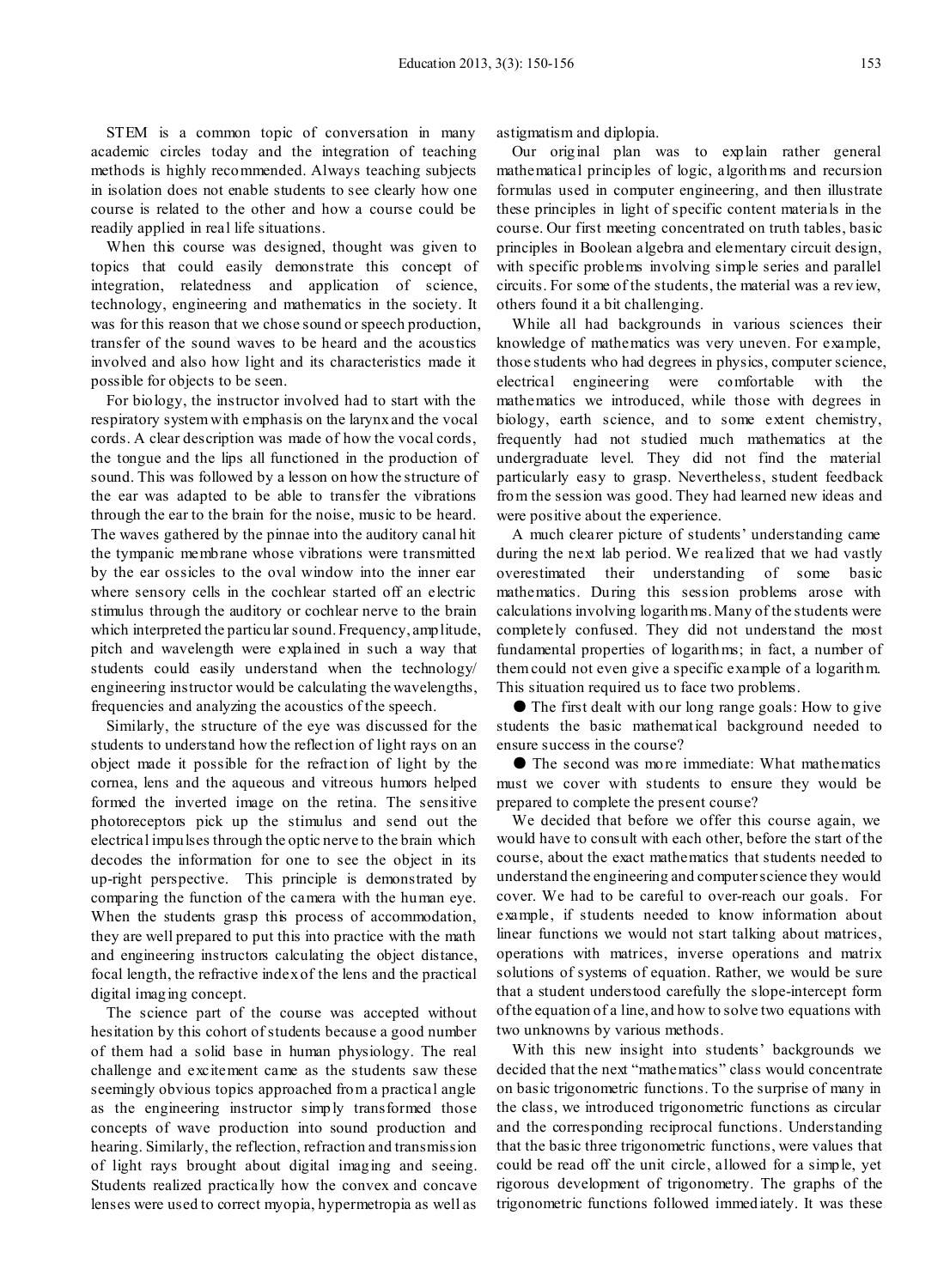graphs that formed the basis of the computer analysis of sound and light.

This experience underscored the constructivist nature of our work as teachers. We needed to exchange ideas with students about how they were constructing or not constructing knowledge. This dialogue, this exchange of ideas, then allowed us to construct course materials which students found meaningful.

Engineering instructor is responsible for connecting learning in mathematics and biology, which are taught by mathematics and science instructors, to appropriate real-world concepts such as audio and image processing technologies. The instructors think that the present and future K-12 Mathematics and Science teachers need to teach their curricula by an interdisciplinary approach. George and Thomaskutty[18] stated that *"...most of the Mathematics classrooms are boring, especially, in the school level. Students either hate Mathematics, or fear it. The blame for this plight is partly to the teachers and the rest to the curriculum. Students get no interest in studying this subject, because neither the teacher, nor the syllabus points out the practical use of the prescribed portions. Here comes the need of coining Mathematics with other disciplines. There should be an interdisciplinary approach in teaching Mathematics...*"

Mathematics is a common language of many disciplines and teachers should know mathematical concepts used in those disciplines so that they can teach their students how to connect their mathematical learning to appropriate real-world contexts. Although there is a belief that Biology is free from mathematics, Biology needs mathematics in a great amount. Engineering instructor presents computer/ programming based activities by combining the biology concepts --respiratory system, voice production, the ear and how we hear—with audio processing technologies and --the eye and how we see, vision-- with image processing technologies. Several challenges have been face during the lectures. One of them is the weak mathematical background of the students. Secondly, some of the students believe that applying this interdisciplinary approach in their classroom will be very difficult. This misconception blocks their creativity.

We have asked four open ended questions to our students about STEM education in USA. The students' answers show that they are very interested in integrating STEM in their teaching however they are not sure how to do it. Some of the students' answers are given below.

#### **Question #1: In your opinion, what is the importance of S TEM education in U.S.?**

*(Biology teacher, Female, Age 26) "...I think it is an interesting approach to teaching these courses. I am sure if properly implemented it would greatly benefit students..."*

*(Biology teacher, Female) "STEM education is extremely important for students, as well as for educators in teacher preparation programs. It helps to give students a more well-rounded education, and makes each of the subjects in STEM more relatable. With the integration of science,* 

*technology, engineering, and mathematics, students can see each of those subjects clearly in the world around them, bringing the content to life and making it of use to students in years to come. It stresses the application of the content, which is missing in many educational programs. From the point of view of teachers, STEM education better prepares us to educate our students in the most comprehensive manner possible."*

*(General Science/Master's in Education teacher, Male) "To compete with students globally universities need to integrate and emphasize the disciplines of science, technology, engineering and math."*

*(Biology teacher, Female) "STEM education is extremely important for students, as well as for educators in teacher preparation programs. It helps to give students a more well-rounded education, and makes each of the subjects in STEM more relatable. With the integration of science, technology, engineering, and mathematics, students can see each of those subjects clearly in the world around them, bringing the content to life and making it of use to students in years to come. It stresses the application of the content, which is missing in many educational programs. From the point of view of teachers, STEM education better prepares us to educate our students in the most comprehensive manner possible."*

#### **Question #2: In your opinion, what are the most important challenges facing STEM education in the U.S.?**

*(Biology teacher, Female, Age 26) "One of the biggest challenges facing STEM education today is a lack of content knowledge. For example, a science teacher may not have the necessary background to fully integrate mathematics, engineering, and technology into his/her curriculum, and vice versa. In addition, a lack of technological resources in some schools may hinder STEM education."* 

*(Biology teacher, Female) "One of the biggest challenges facing STEM education today is a lack of content knowledge. For example, a science teacher may not have the necessary background to fully integrate mathematics, engineering, and technology into his/her curriculum, and vice versa. In addition, a lack of technological resources in some schools may hinder STEM education."* 

*(General Science/Master's in Education teacher, Male) "Most American students seem adverse to the sciences. Our culture deems science professionals as geeks or nerds. We need to make science COOL!!"*

*(General Science Education teacher, Female, Age 32) "I think the biggest challenge facing STEM education is funding, especially with the technology piece. I know that Professor Barkana said that there was a school that got a grant for the program we are using in our class but some schools are not this lucky. I think we need to put more emphasis on STEM education so we can get more funding sources for schools."*

*(Biology teacher, Female) "One of the biggest challenges facing STEM education today is a lack of content knowledge. For example, a science teacher may not have the necessary*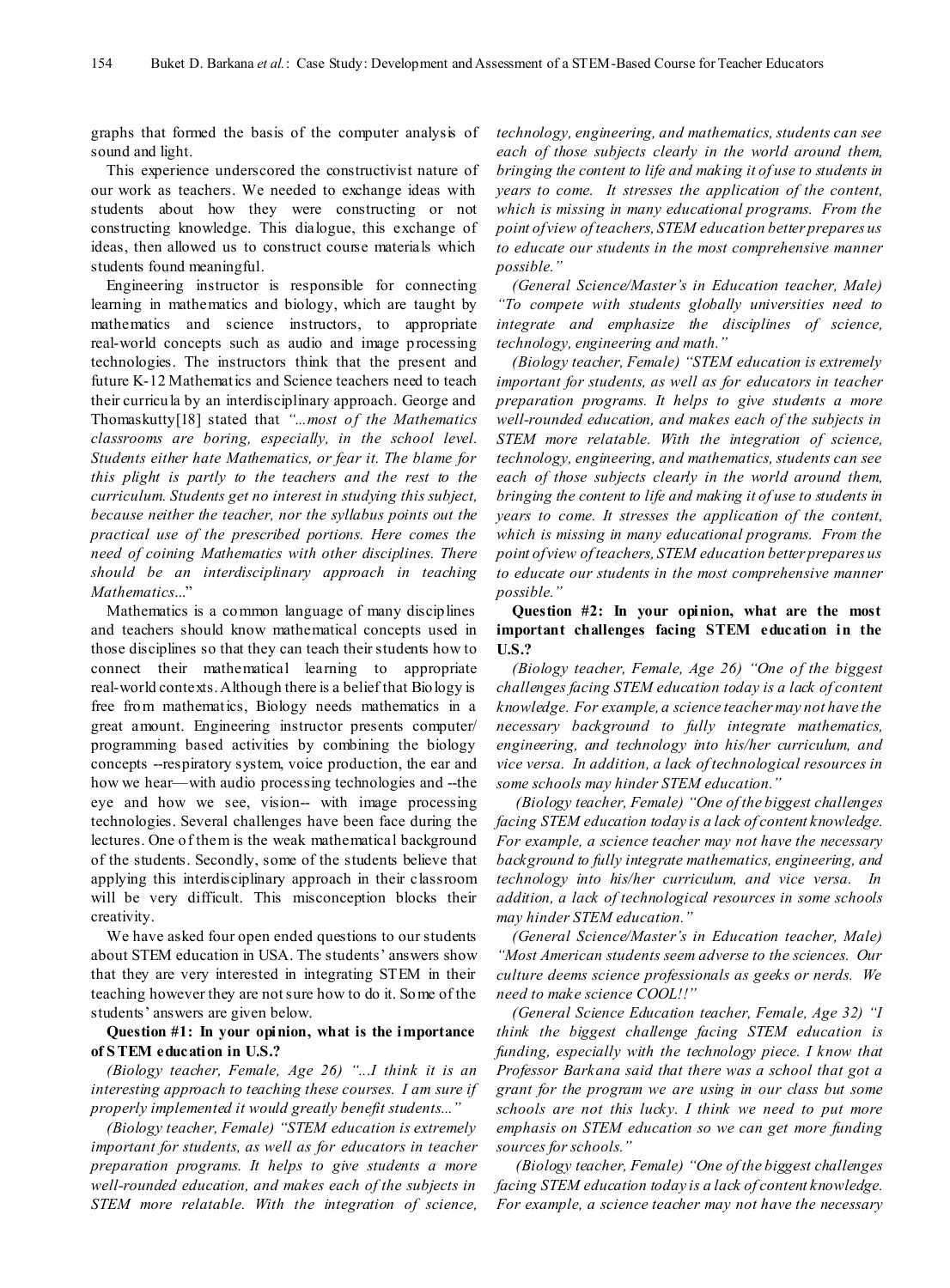*background to fully integrate mathematics, engineering, and technology into his/her curriculum, and vice versa. In addition, a lack of technological resources in some schools may hinder STEM education."* 

**Question #3: Are you interested in integration S TEM in your teaching?**

*(Biology teacher, Female, Age 26) "I am interested in integrating STEM into my teaching, but am unsure of how to go about it. I know that my students would benefit from it, and would receive a more comprehensive science education as a result, but I do not know where to begin."*

*(Biology teacher, Female) "I am interested in integrating STEM into my teaching, but am unsure of how to go about it. I know that my students would benefit from it, and would receive a more comprehensive science education as a result, but I do not know where to begin."* 

*(General Science/Master's in Education teacher, Male) "Of course, being a general science teacher it will be essential to integrate all four disciplines."*

**Q4. Do you believe that this course will help you integrating S TEM in your teaching? Why?**

*(Biology teacher, female, Age 26) "I do believe that this course will help me to integrate STEM into my teaching. As a Biology teacher, the content we have explored is already applicable to my curriculum. However, my only hesitation is that I will be unable to do it on my own due to a lack of expertise in mathematics and engineering. We have been exploring waves and their link to biology through the anatomy of the human ear. However, when I am exploring other areas of my curriculum, I am not sure how to integrate STEM."*

*(Biology teacher) "I do believe that this course will help me to integrate STEM into my teaching.As a Biology teacher, the content we have explored is already applicable to my curriculum. However, my only hesitation is that I will be unable to do it on my own due to a lack of expertise in mathematics and engineering. We have been exploring waves and their link to biology through the anatomy of the human ear. However, when I am exploring other areas of my curriculum, I am not sure how to integrate STEM."*

*(General Science/Master's in Education teacher, Male) "I believe this course is an overstatement of the obvious, but it will look good on my resume."*

*(General Science Education teacher, Female, Age 32) "This class has already got me thinking of how I can use STEM in my teaching. At my school I have heard the science teachers taking about stem in their classes and I hope to do the same. I think it can be use in earth science as Professor Barkana showed is with earthquakes. I think it can also be used in life science. Any of the functions and systems of the body can be linked to STEM as Professor Ngoh has shown us. Thinking out sound has made me think about using STEM to look at how we move or how the heart works, or any other function of the body."*

*(Biology teacher, Female) "I do believe that this course will help me to integrate STEM into my teaching. As a Biology teacher, the content we have explored is already*  *applicable to my curriculum. However, my only hesitation is that I will be unable to do it on my own due to a lack of expertise in mathematics and engineering. We have been exploring waves and their link to biology through the anatomy of the human ear. However, when I am exploring other areas of my curriculum, I am not sure how to integrate STEM."*

## **4. Conclusions**

Improving teachers' teaching quality is the most important investment that the higher education schools can make to prepare today's students for college and career success. In developing a new STEM course, several issues needed to be addressed. First, the students with varying backgrounds as biology, earth sciences, and mathematics majors must be able to understand basic mathematical concepts in order to learn advanced STEM concepts. All of the students revealed or admitted that that they did not have a strong background in math and need recalls for performing basic numeric operations such as the elementary exponential, logarithm, and trigonometric functions. This issue has become a serious drawback, especially in MATLAB applications. A second issue is how to address the time commitment of the students. The students require more time for the MATLAB applications since they do not have a prior knowledge of programming. A change in the curriculum and credit-hours can be made, but this issue remains to be resolved by the authors. The instructors have emphasized cooperation and teamwork, and the students always are reminded to work on their communications skills with their team members. We hope that continues improvement of this course will push whom they need for integrating science, technology, engineering, and mathematics in our school. This will further highlight the relationships and the applications of the knowledge of these subjects into the society today.

### **ACKNOWLEDGEMENTS**

Authors thank the students of EDMM600D STEM for Teacher Educators course for their valuable feedback.

## **REFERENCES**

- [1] Ngoh, N.N., Jahangir, S.M.(2010) "Is Technology a Curse or a Blessing to our Students of Today?" *Journal for the Advancement of Educational Research,* 2010.
- [2] National Academy of Sciences, National Academy of Engineering, and Institute of Medicine (2005). Rising Above the Gathering Storm: Energizing and Employing America for a Brighter Economic Future. Retrieved fromhttp://www.nap. edu/catalog/11463.html)
- [3] Cohen, D. K. (1990). A revolution in one classroom: The case of Mrs. Oublier. *Educational Evaluation and Policy Analysis,*